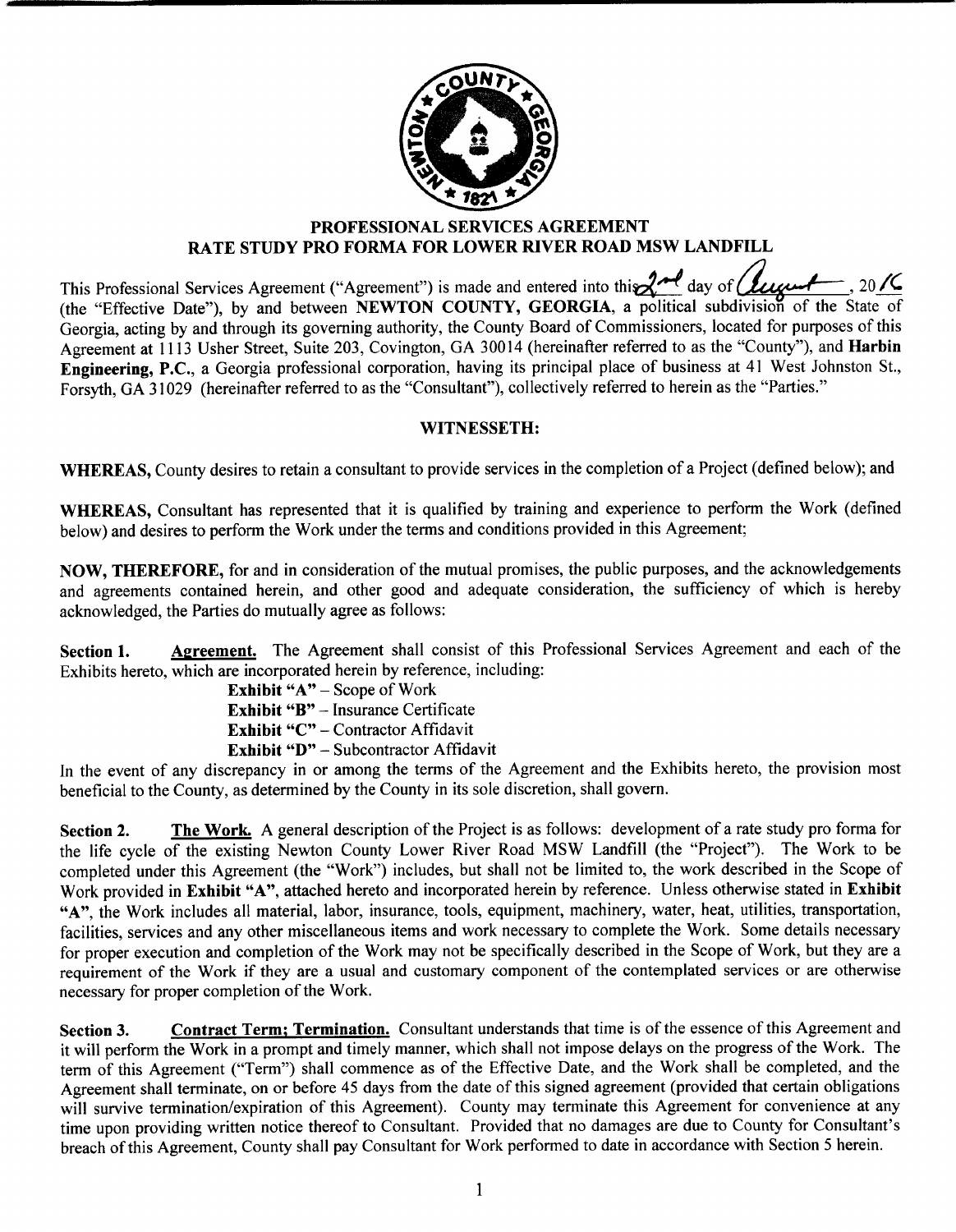Section 4. Work Changes. Any changes to the Work requiring an increase in the Maximum Contract Price (defined below) shall require a written change order executed by the County in accordance with its purchasing regulations.

Section 5. Compensation and Method of Payment. The total amount paid under this Agreement as compensation for Work performed and reimbursement for costs incurred shall not, in any case, exceed \$15,000 (the "Maximum Contract Price"), except as outlined in Section 4 above, and Consultant represents that this amount is sufficient to perform all of the Work set forth in and contemplated by this Agreement. The compensation for Work performed shall be based upon Consultant's standard hourly rates included in Exhibit "A" and Consultant's reasonable costs. Consultant shall take no calculated risk in the performance of the Work. Specifically, Consultant agrees that, in the event it cannot perform the Work within the budgetary limitations established without disregarding sound principles of Consultant's profession and industry, Consultant will give written notice immediately to County.

County agrees to pay Consultant for the Work performed and costs incurred by Consultant upon certification by County that the Work was actually performed and costs actually incurred in accordance with the Agreement. No payments will be made for unauthorized work. Compensation for Work performed and, if applicable, reimbursement for costs incurred shall be paid to Consultant upon County's receipt and approval of invoices, setting forth in detail the services performed and costs incurred, along with all supporting documents required by the Agreement or requested by County to process the invoice. Invoices shall be submitted on a monthly basis, and such invoices shall reflect costs incurred versus costs budgeted.

## Section 6. Covenants of Consultant.

A. Licenses, Certification and Permits. Consultant covenants and declares that, to the best of its knowledge, it has obtained all diplomas, certificates, licenses, permits or the like required of Consultant by any and all national, state, regional, county, or local boards, agencies, commissions, committees or other regulatory bodies in order to perform the Work contracted for under this Agreement. Consultant shall employ only persons duly qualified in the appropriate area of expertise to perform the Work described in this Agreement.

B. Expertise of Consultant; County's Reliance on the Work. Consultant acknowledges and agrees that County does not undertake to approve or pass upon matters of expertise of Consultant and that, therefore, County bears no responsibility for Consultant's Work performed under this Agreement. County will not, and need not, inquire into adequacy, fitness, suitability or correctness of Consultant's performance. Consultant acknowledges and agrees that the acceptance or approval of Work by County is limited to the function of determining whether there has been compliance with what is required to be produced under this Agreement and shall not relieve Consultant of the responsibility for adequacy, fitness, suitability, and correctness of Consultant's Work under professional and industry standards.

C. Consultant's Reliance on Submissions by County. Consultant must have timely information and input from County in order to perform the Work required under this Agreement. Consultant is entitled to rely upon information provided by County, but Consultant shall provide immediate written notice to County if Consultant knows or reasonably should know that any information provided by County is erroneous, inconsistent, or otherwise problematic.

D. Consultant's Representative; Meetings. Steve Harbin, P.E., Curtis Reynolds, P.E. and/or Mike Biers, P.E. shall be authorized to act on Consultant's behalf with respect to the Work as Consultant's designated representative, provided that this designation shall not relieve either Party of any written notice requirements set forth elsewhere in this Agreement. Consultant shall meet with County's personnel or designated representatives to resolve technical or contractual problems that may occur during the Term of this Agreement at no additional cost to the County if within the project budget set forth in Section 5.

E. Assignment of Agreement. Consultant covenants and agrees not to assign or transfer any interest in, or delegate any duties of, this Agreement, without the prior express written consent of the County.

F. Indemnification. The Consultant agrees, to the fullest extent permitted by law, to indemnify and hold harmless the Client, its officers, directors and employees (collectively, Client) against all damages, liabilities or costs, including reasonable attorneys' fees and defense costs, to the extent caused by the Consultant's negligent performance of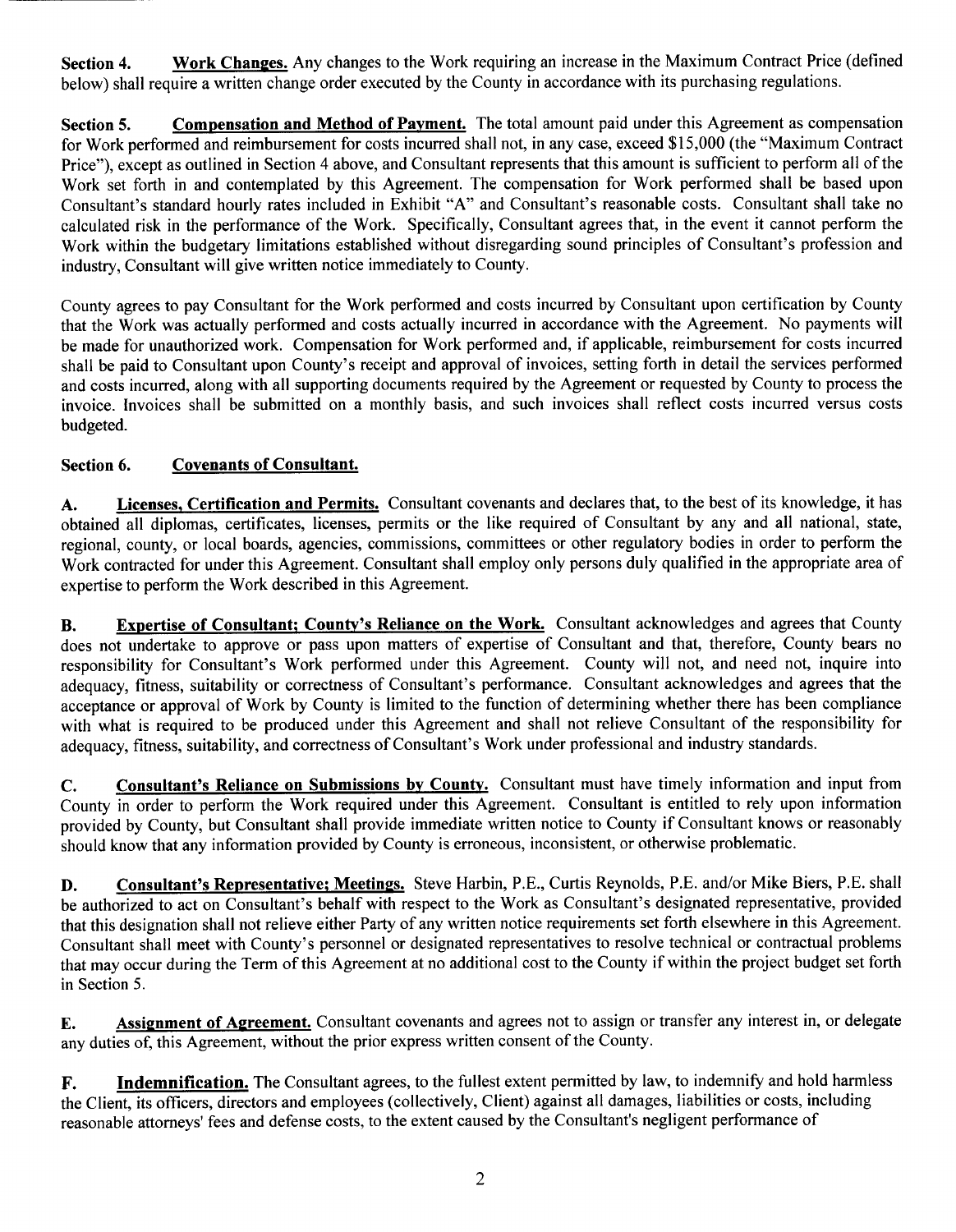professional services under this Agreement and that of its sub consultants or anyone for whom the Consultant is legally liable.

The Client agrees, to the fullest extent permitted by law, to indemnify and hold harmless the Consultant, its officers, directors, employees and sub consultants (collectively, Consultant) against all damages, liabilities or costs, including reasonable attorneys' fees and defense costs, to the extent caused by the Client's negligent acts in connection with the Project and the acts of its contractors, subcontractors or consultants or anyone for whom the Client is legally liable.

Neither the Client nor the Consultant shall be obligated to indemnify the other party in any manner whatsoever for the other party's own negligence or for the negligence of others.

G. Independent Contractor. Consultant hereby covenants and declares that it is engaged in an independent business and agrees to perform the Work as an independent contractor and not as the agent or employee of County. Consultant agrees to be solely responsible for its own matters relating to the time and place the Work is performed and the method used to perform such Work; the instrumentalities, tools, supplies and/or materials necessary to complete the Work; hiring and payment of consultants, agents or employees to complete the Work, including benefits and compliance with Social Security, withholding and all other regulations governing such matters. Any provisions of this Agreement that may appear to give County the right to direct Consultant as to the details of the services to be performed by Consultant or to exercise <sup>a</sup> measure of control over such services will be deemed to mean that Consultant shall follow the directions of County with regard to the results of such services only. Inasmuch as County and Consultant are independent of each other, neither has the authority to bind the other to any third person or otherwise to act in any way as the representative of the other, unless otherwise expressly agreed to in writing signed by both Parties. Consultant agrees not to represent itself as County's agent for any purpose to any party or to allow any employee of Consultant to do so, unless specifically authorized, in advance and in writing, to do so, and then only for the limited purpose stated in such authorization. Consultant shall assume full liability for any contracts or agreements Consultant enters into on behalf of County without the express knowledge and prior written consent of County.

H. Insurance. Consultant shall have and maintain in full force and effect for the duration of this Agreement, insurance of the types and amounts approved by the County, as shown on Exhibit "B", attached hereto and incorporated herein by reference. Consultant shall also ensure that any subcontractors are covered by insurance policies meeting the requirements specified herein and provide proof of such coverage. As it relates to any general liability, automobile liability or umbrella policies, and except where such requirement is specifically waived in writing by the County, Consultant shall ensure that its insurer waives all rights of subrogation against the County for losses arising from Consultant's Work and that the County and its officials, employees or agents are named as additional insureds. Consultant shall provide written notice to County at least thirty (30) days prior to any reduction, suspension, voiding, or cancellation of coverage, and shall require the same notice to the County in all subcontractor contracts.

I. Employment of Unauthorized Aliens Prohibited - E-Verify Affidavit. Pursuant to O.C.G.A. § 13-10-91, County shall not enter into a contract for the physical performance of services unless:<br>(1) Consultant shall provide evidence on County-provided forms, attached 1

- Consultant shall provide evidence on County-provided forms, attached hereto as Exhibits "C" and "D" affidavits regarding compliance with the E- Verify program to be sworn under oath under criminal penalty of false swearing pursuant to O.C.G.A. § 16-10-71), that it and Consultant's subcontractors have registered with, are authorized to use and use the federal work authorization program commonly known as E-Verify, or any subsequent replacement program, in accordance with the applicable provisions and deadlines established in O.C.G.A. § 13-10-91, and that they will continue to use the federal work authorization program throughout the contract period, or
- (2) Consultant provides evidence that it is not required to provide an affidavit because it is an *individual* (not a company) licensed pursuant to Title 26 or Title 43 or by the State Bar of Georgia and is in good standing.

Consultant hereby verifies that it has, prior to executing this Agreement, executed <sup>a</sup> notarized affidavit, the form of which is provided in Exhibit "C", and submitted such affidavit to County or provided County with evidence that it is an individual not required to provide such an affidavit because it is licensed and in good standing as noted in sub-subsection 2) above. Further, Consultant hereby agrees to comply with the requirements of the federal Immigration Reform and Control Act of 1986 (IRCA), P.L. 99-603, O.C.G.A. § 13-10-91 and Georgia Department of Labor Rule 300-10-1-.02.

In the event Consultant employs or contracts with any subcontractor(s) in connection with the covered contract, Consultant agrees to secure from such subcontractor(s) attestation of the subcontractor's compliance with O.C.G.A. § 13-10- <sup>91</sup> and Rule 300- 10- 1-. 02 by the subcontractor' <sup>s</sup> execution of the subcontractor affidavit, the form of which is attached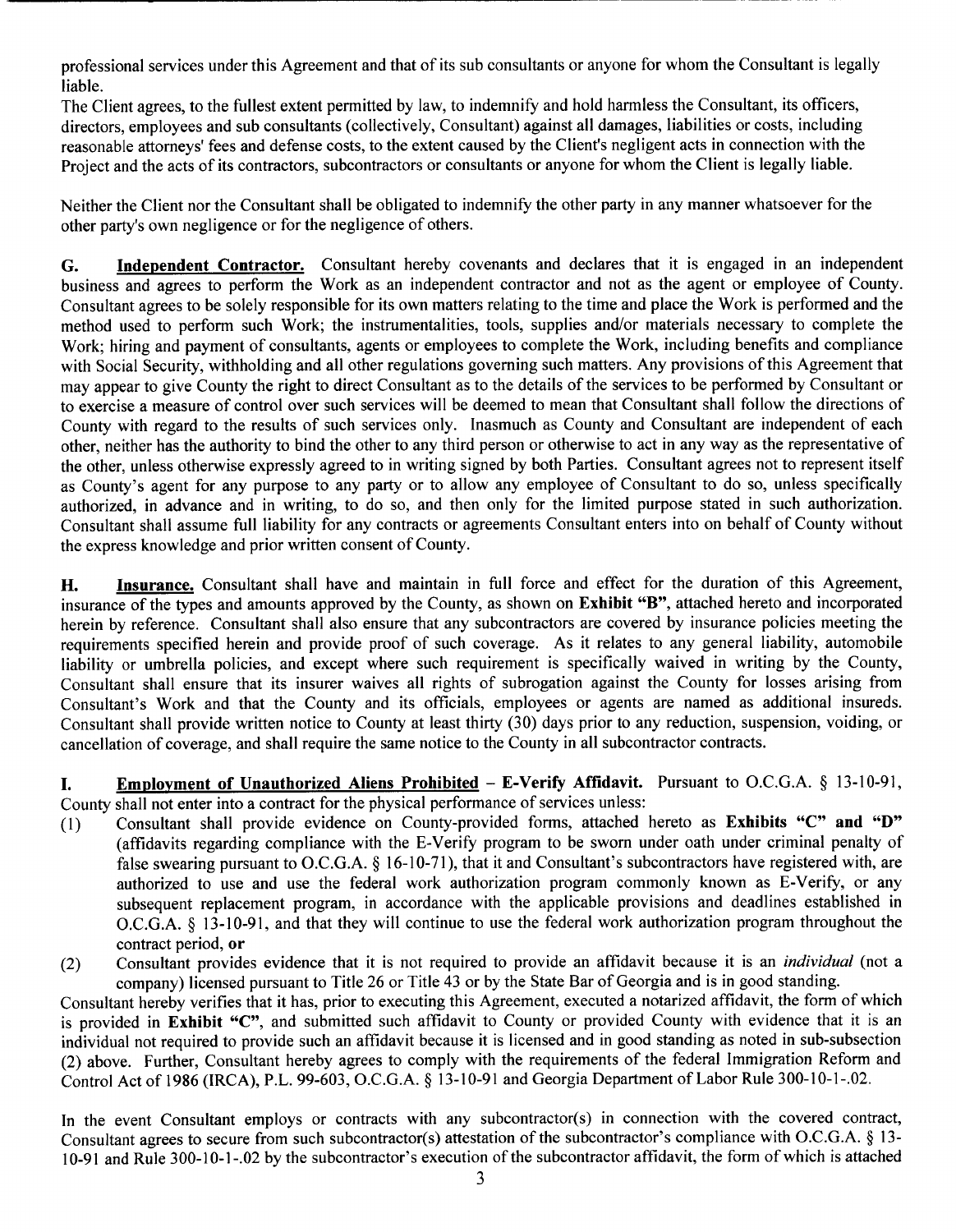hereto as Exhibit "D", which subcontractor affidavit shall become part of the Consultant/subcontractor agreement, or evidence that the subcontractor is not required to provide such an affidavit because it is an *individual* licensed and in good standing as noted in sub-subsection (2) above. If a subcontractor affidavit is obtained, Consultant agrees to provide a completed copy to County within five (5) business days of receipt from any subcontractor. Consultant and Consultant's subcontractors shall retain all documents and records of their respective verification process for a period of five (5) years following completion of the contract.

Consultant agrees that the employee-number category designated below is applicable to Consultant. [ Information only required if a contractor affidavit is required pursuant to O.C.G.A. § 13-10-91.]

- 500 or more employees.
- 100 or more employees.
- $\overline{X}$  Fewer than 100 employees.

Consultant hereby agrees that, in the event Consultant employs or contracts with any subcontractor(s) in connection with this Agreement and where the subcontractor is required to provide an affidavit pursuant to O.C.G.A.  $\S$  13-10-91, Consultant will secure from the subcontractor(s) such subcontractor(s') indication of the above employee-number category that is applicable to the subcontractor. The above requirements shall be in addition to the requirements of state and federal law, and shall be construed to be in conformity with those laws.

J. Ethics Code; Conflict of Interest. Consultant agrees that it shall not engage in any activity or conduct that would result in <sup>a</sup> violation of the Newton County Code of Ethics or any other similar law or regulation. Consultant certifies that to the best of its knowledge no circumstances exist which will cause <sup>a</sup> conflict of interest in performing the Work.

K. Confidentiality. Consultant acknowledges that it may receive confidential information of County and that it will protect the confidentiality of any such confidential information and will require any of its subcontractors, consultants, and/or staff to likewise protect such confidential information.

L. Authority to Contract. The individual executing this Agreement on behalf of Consultant covenants and declares that it has obtained all necessary approvals of Consultant's board of directors, stockholders, general partners, limited partners or similar authorities to simultaneously execute and bind Consultant to the terms of this Agreement, if applicable.

M. Ownership of Instruments of Service. The Client acknowledges the Consultant's documents, including electronic files, as the work papers of the Consultant and the Consultant's instruments of professional service. Nevertheless, upon completion of the services and payment in full of all monies due to the Consultant, the Client shall receive ownership of the final documents prepared under this Agreement. The Client shall not reuse or make any modification to the documents without the prior written authorization of the Consultant. The Client agrees, to the fullest extent permitted by law, to defend, indemnify and hold harmless the Consultant, its officers, directors, employees and sub consultants ( collectively, Consultant) against any damages, liabilities or costs, including reasonable attorneys' fees and defense costs, arising from or allegedly arising from or in any way related to or connected with the unauthorized reuse or modification of the documents by the Client or any person or entity that acquires or obtains the documents from or through the Client without the written authorization of the Consultant.

Under no circumstances shall the transfer of ownership of the Consultant's drawings, specifications, electronic files or other instruments of service be deemed <sup>a</sup> sale by the Consultant, and the Consultant makes no warranties, either express or implied, of merchantability and fitness for any particular purpose, nor shall such transfer be construed or regarded as any waiver or other relinquishment of the Consultant's copyrights in any of the foregoing, full ownership of which shall remain with the Consultant, absent the Consultant's express prior written consent.

N. Nondiscrimination. In accordance with Title VI of the Civil Rights Act of 1964, as amended, 42 U.S.C. § 2000d, section 303 of the Age Discrimination Act of 1975, as amended, 42 U.S.C. § 6102, section 202 of the Americans with Disabilities Act of 1990, 42 U.S.C. § 12132, and all other provisions of Federal law, Consultant agrees that, during performance of this Agreement, Consultant, for itself, its assignees and successors in interest, will not discriminate against any employee or applicant for employment, any subcontractor, or any supplier because of race, color, creed, national origin, gender, age or disability. In addition, Consultant agrees to comply with all applicable implementing regulations and shall include the provisions of this paragraph in every subcontract for services contemplated under this Agreement.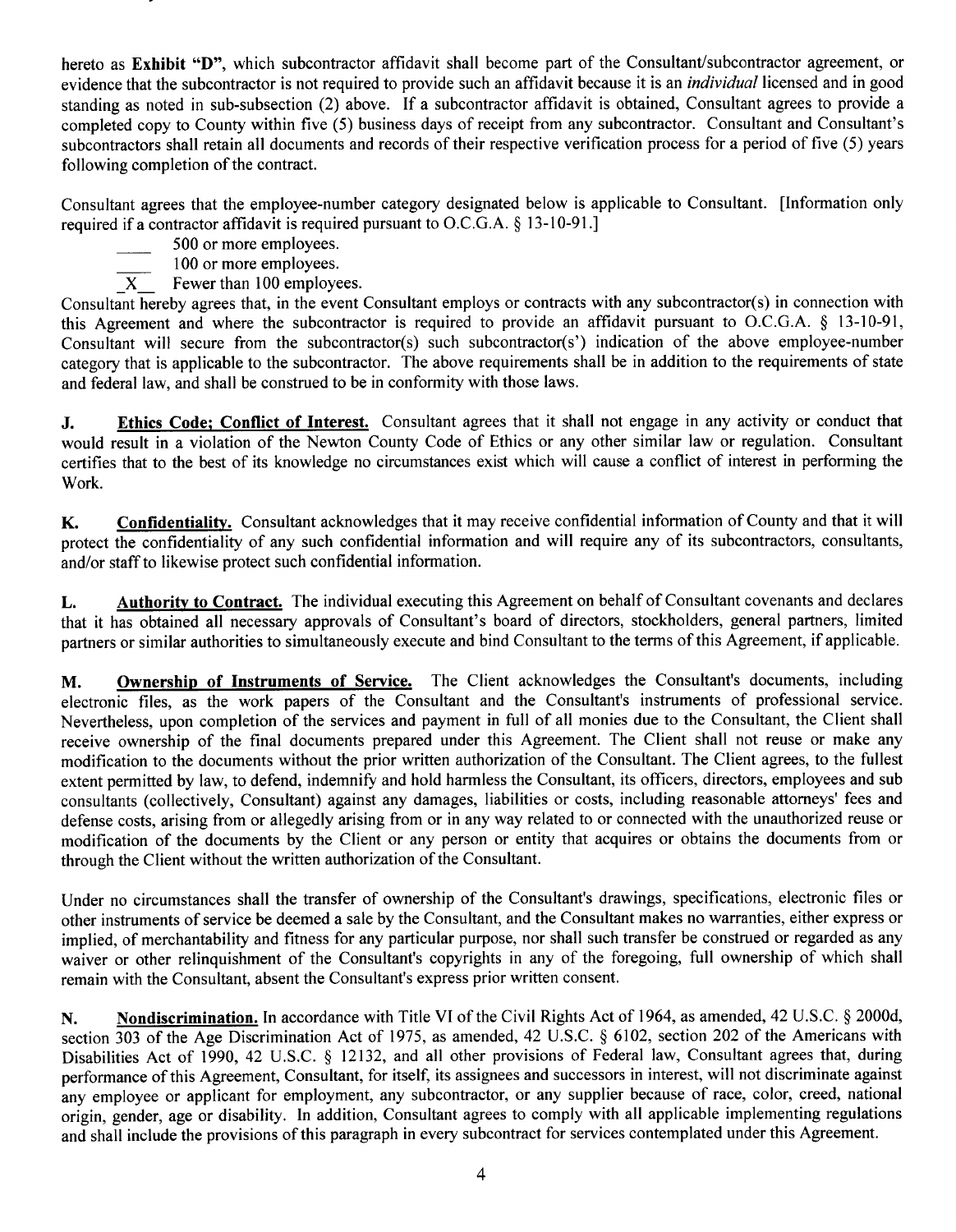## Section 7. Miscellaneous.

A. Entire Agreement; Counterparts; Third Party Rights. This Agreement, including any exhibits hereto, constitutes the complete agreement between the Parties and supersedes any and all other agreements, either oral or in writing, between the Parties with respect to the subject matter of this Agreement. This Agreement may be executed in any number of counterparts, each of which shall be deemed an original, but all of which taken together shall constitute one and the same instrument. This Agreement shall be exclusively for the benefit of the Parties and shall not provide any third parties with any remedy, claim, liability, reimbursement, cause of action or other right.

B. Governing Law; Business License; Proper Execution. This Agreement shall be governed by and construed in accordance with the laws of the State of Georgia without regard to choice of law principles. Any action or suit related to this Agreement shall be brought in the Superior Court of Newton County, Georgia, or the U.S. District Court for the Northern District of Georgia — Atlanta Division, and Consultant submits to the jurisdiction and venue of such court. During the Term of this Agreement, Consultant shall maintain <sup>a</sup> business license with the County, unless Consultant provides evidence that no such license is required. Consultant agrees that it will perform all Work in accordance with the standard of care and quality ordinarily expected of competent professionals and in compliance with all federal, state, and local laws, regulations, codes, ordinances, or orders applicable to the Project, including, but not limited to, any applicable records retention requirements and Georgia's Open Records Act (O.C.G.A. § 50-18-71, et seq.).

C. Captions and Severability. All headings herein are intended for convenience and ease of reference purposes only and in no way define, limit or describe the scope or intent thereof, or of this Agreement, or in any way affect this Agreement.

D. Notices. All notices, requests, demands, writings, or correspondence, as required by this Agreement, shall be in writing and shall be deemed received, and shall be effective, when: (1) personally delivered, or (2) on the third day after the postmark date when mailed by certified mail, postage prepaid, return receipt requested, or (3) upon actual delivery when sent via national overnight commercial carrier to the Party at the address first given above or at a substitute address previously furnished to the other Party by written notice in accordance herewith.

E. Waiver; Sovereign Immunity. No express or implied waiver shall affect any term or condition other than the one specified in such waiver, and that one only for the time and manner specifically stated. Nothing contained in this Agreement shall be construed to be a waiver of County's sovereign immunity or any individual's qualified, good faith or official immunities.

F. Agreement Construction and Interpretation; Invalidity of Provisions; Severability. Consultant represents that it has reviewed and become familiar with this Agreement and has notified County of any discrepancies, conflicts or errors herein. The Parties agree that, if an ambiguity or question of intent or interpretation arises, this Agreement is to be construed as if the Parties had drafted it jointly, as opposed to being construed against <sup>a</sup> Party because it was responsible for drafting one or more provisions of the Agreement. In the interest of brevity, the Agreement may omit modifying words such as "all" and "any" and articles such as "the" and "an," but the fact that a modifier or an article is absent from one statement and appears in another is not intended to affect the interpretation of either statement. Should any article( s) or section( s) of this Agreement, or any part thereof, later be deemed illegal, invalid or unenforceable by <sup>a</sup> court of competent jurisdiction, the offending portion of the Agreement should be severed, and the remainder of this Agreement shall remain in full force and effect to the extent possible as if this Agreement had been executed with the invalid portion hereof eliminated, it being the intention of the Parties that they would have executed the remaining portion of this Agreement without including any such part, parts, or portions that may for any reason be hereafter declared invalid. Ratification of this Agreement by <sup>a</sup> majority of the County Board of Commissioners shall authorize the Chair of the Board of Commissioners to execute this Agreement on behalf of County.

IN WITNESS WHEREOF, County and Consultant have executed this Agreement, effective as of the Effective Date first above written.

## SIGNATURES ON FOLLOWING PAGE]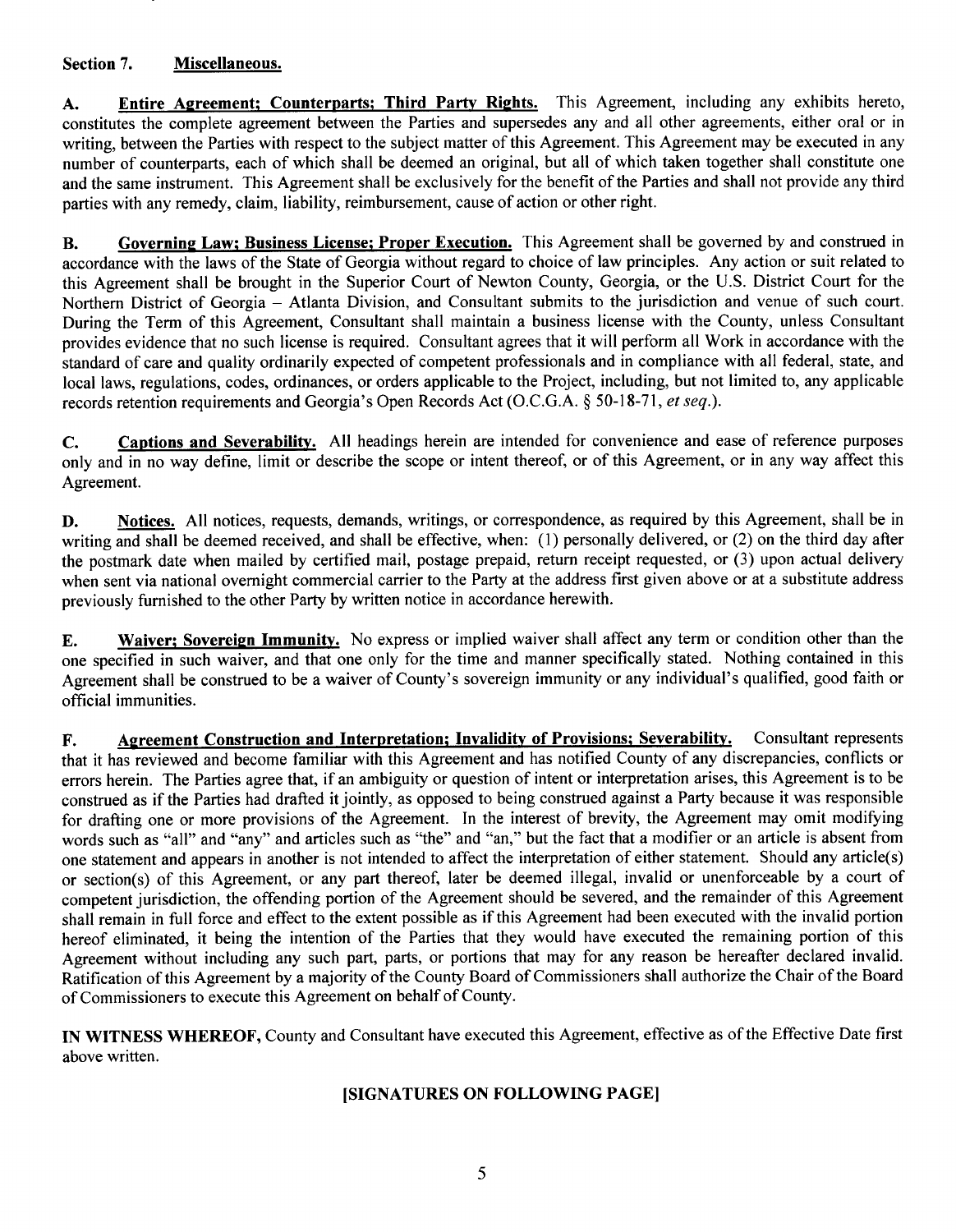|             | CONSULTANT: HARBIN ENGINERRING, P.C. |       |
|-------------|--------------------------------------|-------|
| Signature:  |                                      |       |
| Print Name: | steven                               | Ha/bn |

Title: President

CORPORATE SEAL]

Attest/Witness:

Signature: <u>Ora ce e</u> Pa Print Name: TRACEE PARIS Title: *DFFICE MANAG* 

Assistant) Corporate Secretary

NEWTON COUNTY, GEORGIA <u>f</u> K. Ellis, Chairman

Attest:

Signature: Gardin B. Annutt

Print Name: Jackie B. Smith Title: County Clerk

Approved as  $\phi$  form: CountyAttori y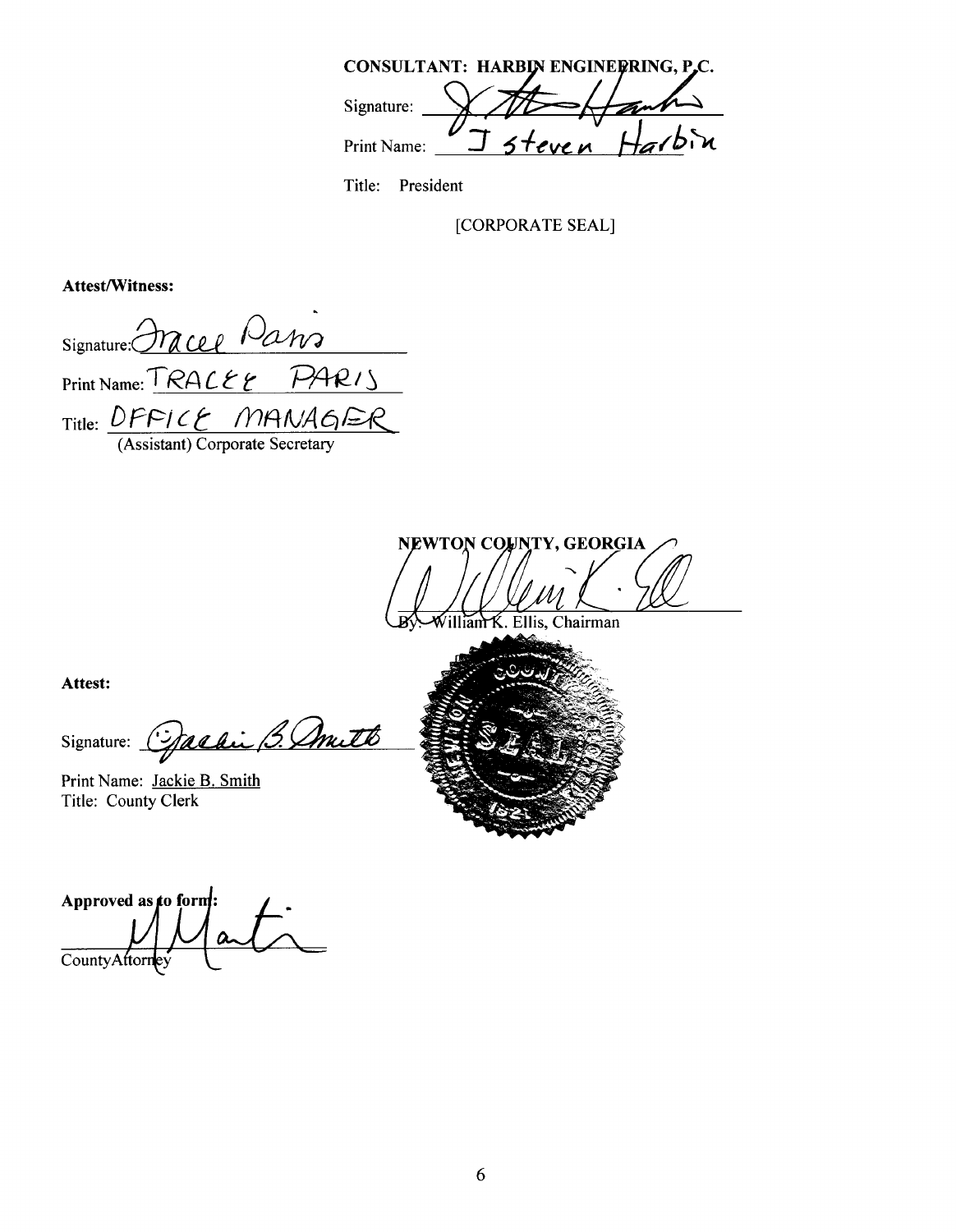

[ Steven Harbin, P.E. President

Michael W. Blers, P.E.

July 22. 2016

Lloyd Kerr Interim County Manager Ne%ion County Board of Commissioners c/o Newton County Solid Waste Authority 1124 Clark Street Covington, GA 30014

Subject: Engineering Proposal for Solid Waste Consulting Services Newton County Solid Waste Authority Newton County, Georgia HE. Project No. 5000-017-01 and 5001-010-01 REVISED July 22, 2016

Dear Mr. Kerr.

Harbin Engineering,  $P.C.$  is pleased to present this proposal for development of a Rate Study Performa over the life cycle of the existing Newton County Lower River Road MSW Landfill.

The final work product will include a letter report and cost spreadsheets that consider a detailed accounting of opinion of costs including but not limited to:

- Construction of remaining permitted MSW cells
- Closure of the entire permitted landfill footprint
- 30 years of post closure care.
- Completion of the current corrective actions involving the Georgia EPD consent order related to the leaahate spills
- Completion of the groundwater corrective action plan regarding the excavating, processing, and disposal of the MSW and C&D unlined waste areas
- Annual operating costs for the estimated remaining years of life in the EPD approved, permitted MSW landfill site
- An opinion of cost for curbside collection services

The letter report will include a recommendation of a tipping fee to recover projected costs. The estimated fee for the above scope of work is  $$15,000 - $20,000$  to be completed in 30 - 45 days from the date of the Newton County Solid Waste Authority meeting of July 21, 2016. The work will be completed on or before September 6, 2016.

<sup>41</sup> West Johnston Street , Forsvth. Ceorgia 31029- Phone: ( 478) 992. 4122 , Fax, ( 478)" 4- 0439 www.harbineagineering.com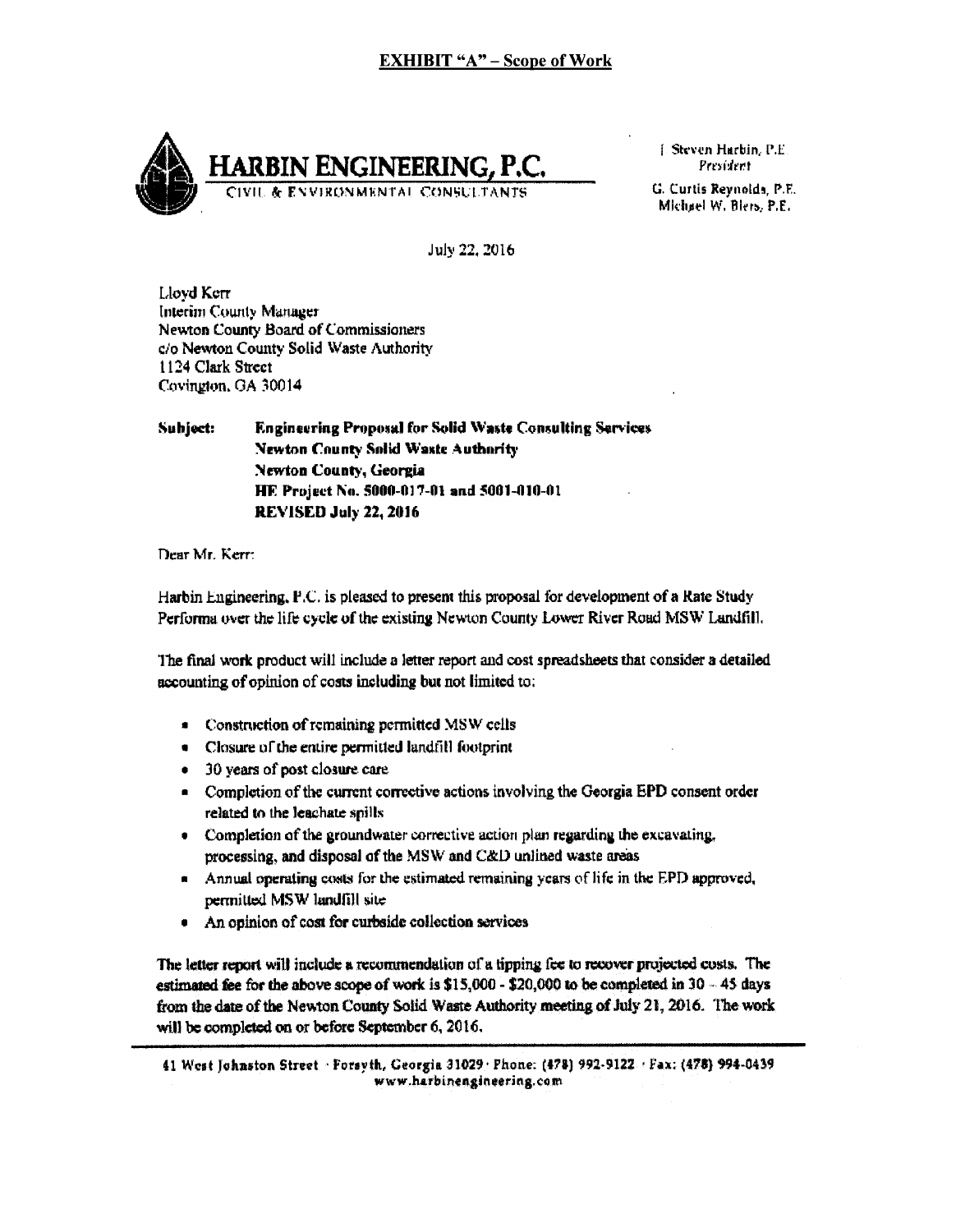Enclosed are two copies of our Proposal Acceptance Sheet. Please sign both copies, retain one copy for your records, and return the other to our office.

Should you have any questions or need additional information, please call.

Sincerely,

## HARBIN ENGINEERING, P.C.

 $\frac{1}{\sqrt{1-\frac{1}{\sqrt{1-\frac{1}{\sqrt{1-\frac{1}{\sqrt{1-\frac{1}{\sqrt{1-\frac{1}{\sqrt{1-\frac{1}{\sqrt{1-\frac{1}{\sqrt{1-\frac{1}{\sqrt{1-\frac{1}{\sqrt{1-\frac{1}{\sqrt{1-\frac{1}{\sqrt{1-\frac{1}{\sqrt{1-\frac{1}{\sqrt{1-\frac{1}{\sqrt{1-\frac{1}{\sqrt{1-\frac{1}{\sqrt{1-\frac{1}{\sqrt{1-\frac{1}{\sqrt{1-\frac{1}{\sqrt{1-\frac{1}{\sqrt{1-\frac{1}{\sqrt{1-\frac{1}{\sqrt{1-\frac{1}{\sqrt{1-\frac{1$ 

J. Steven Harbin, P.E. President

Attachments: Proposal Acceptance Sheet (2)

cc: Wayne Haynie, Chairman Newton County Solid Waste Authority Curtis Reynolds, P.E.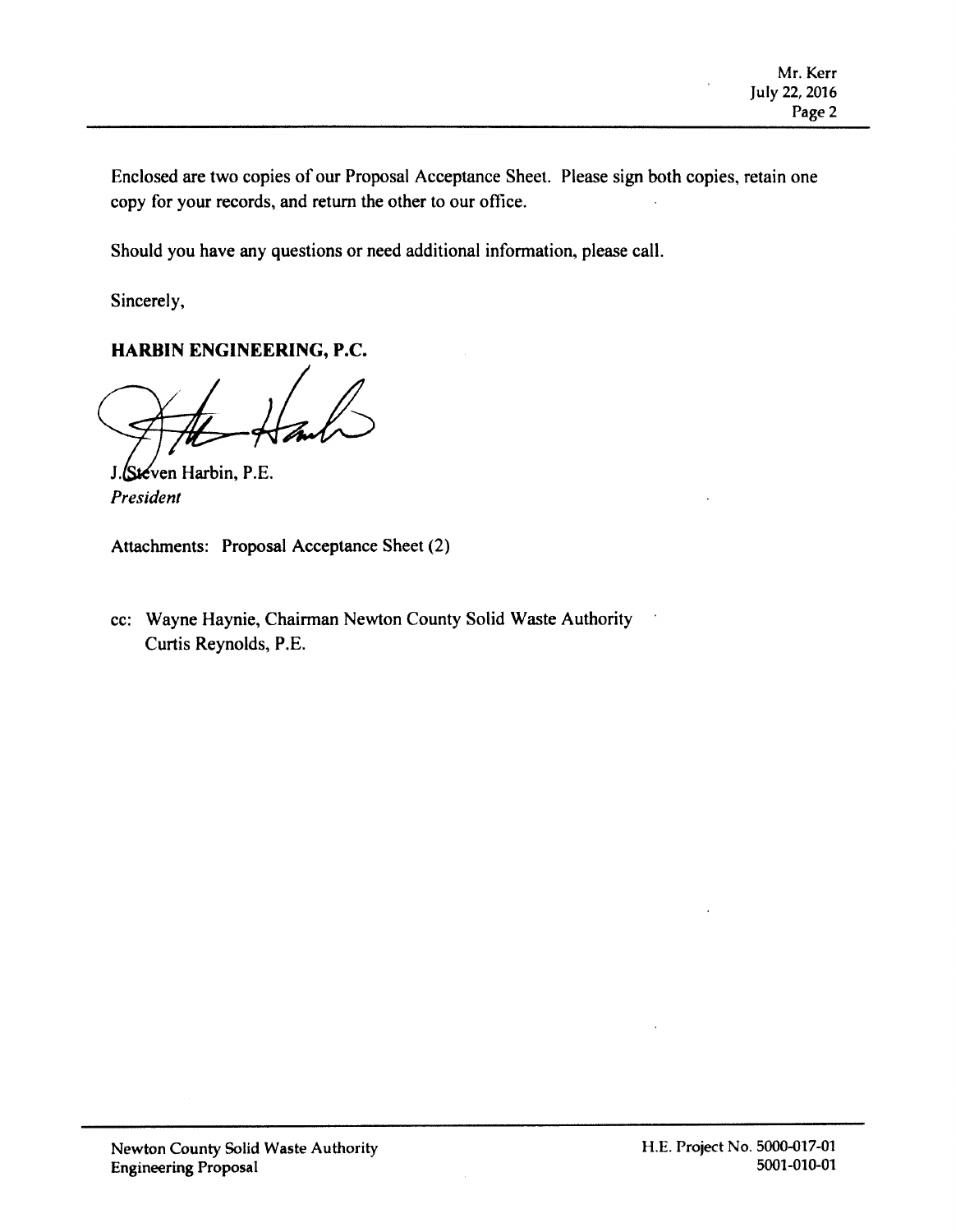# STANDARD RATES\*

| Principal Engineer              | \$150/hr                       |  |  |  |  |  |
|---------------------------------|--------------------------------|--|--|--|--|--|
| Senior Engineer                 | \$140/hr                       |  |  |  |  |  |
| Professional Engineer/Geologist | \$120/hr                       |  |  |  |  |  |
| Project Engineer/Geologist      | \$90/hr                        |  |  |  |  |  |
| <b>Environmental Technician</b> | \$75/hr                        |  |  |  |  |  |
| <b>Support Staff</b>            | \$55/hr                        |  |  |  |  |  |
| Subcontracts                    | $Cost + 15\%$                  |  |  |  |  |  |
| Expenses                        | at Cost                        |  |  |  |  |  |
| Mileage                         | \$0.65/mile                    |  |  |  |  |  |
| Copies                          | $$0.20$ (B&W), $$0.60$ (color) |  |  |  |  |  |
| Faxes                           | \$0.50                         |  |  |  |  |  |
| Plots                           | $$.50-3.00$                    |  |  |  |  |  |

Rates are subject to change January <sup>1</sup> of each year.

Please Note: Expert testimony, court appearances, depositions, etc. are billed at two times the above hourly rates.

Effective: January 1, 2016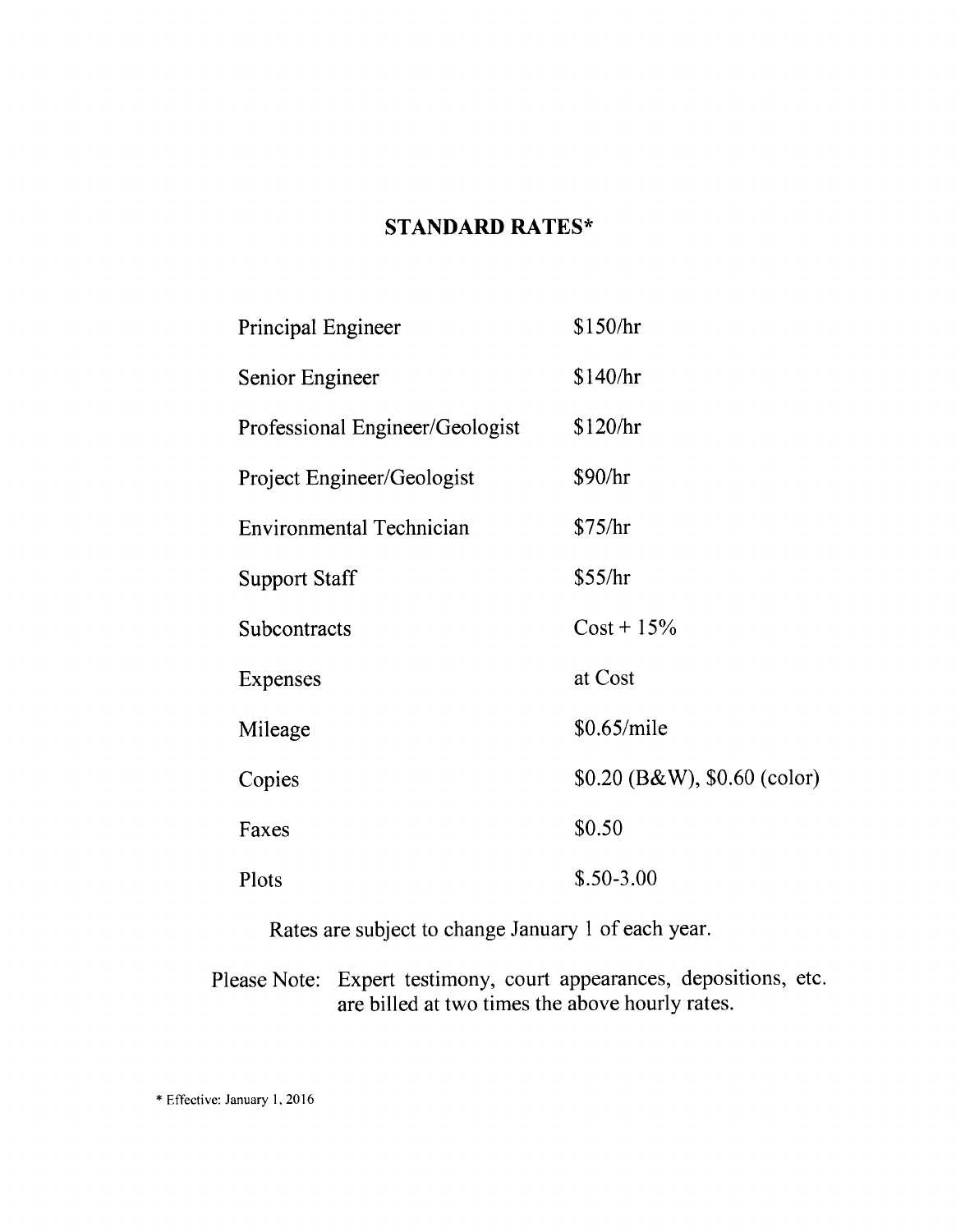## EXHIBIT "B"

#### INSERT INSURANCE CERTIFICATE MEETING STANDARD( OR OTHERWISE APPROVED) REQUIREMENTS OF NEWTON COUNTY, GEORGIA]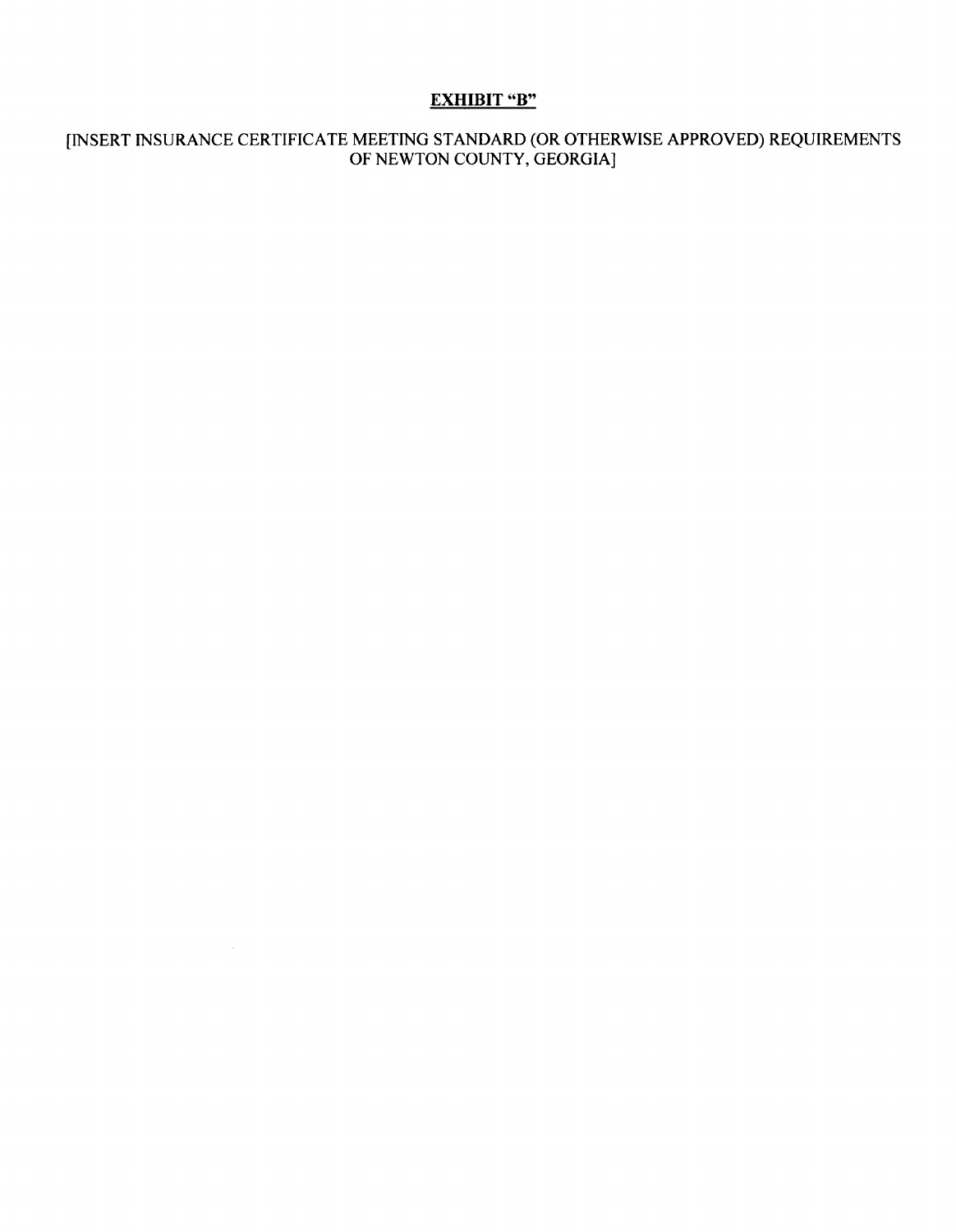

# CERTIFICATE OF LIABILITY INSURANCE  $\sqrt{\frac{DATE (MMDDVYYYY)}{7/29/2016}}$

|                                                                                                                                                                                                                                                                                                                                                                                                                                                                                                    |                              |                                                                                                                                                                                    | 1/23/2010     |  |  |  |
|----------------------------------------------------------------------------------------------------------------------------------------------------------------------------------------------------------------------------------------------------------------------------------------------------------------------------------------------------------------------------------------------------------------------------------------------------------------------------------------------------|------------------------------|------------------------------------------------------------------------------------------------------------------------------------------------------------------------------------|---------------|--|--|--|
| THIS CERTIFICATE IS ISSUED AS A MATTER OF INFORMATION ONLY AND CONFERS NO RIGHTS UPON THE CERTIFICATE HOLDER. THIS<br>CERTIFICATE DOES NOT AFFIRMATIVELY OR NEGATIVELY AMEND, EXTEND OR ALTER THE COVERAGE AFFORDED BY THE POLICIES<br>BELOW. THIS CERTIFICATE OF INSURANCE DOES NOT CONSTITUTE A CONTRACT BETWEEN THE ISSUING INSURER(S), AUTHORIZED<br>REPRESENTATIVE OR PRODUCER, AND THE CERTIFICATE HOLDER.                                                                                   |                              |                                                                                                                                                                                    |               |  |  |  |
| IMPORTANT: If the certificate holder is an ADDITIONAL INSURED, the policy(ies) must be endorsed. If SUBROGATION IS WAIVED, subject to<br>the terms and conditions of the policy, certain policies may require an endorsement. A statement on this certificate does not confer rights to the<br>certificate holder in lieu of such endorsement(s).                                                                                                                                                  |                              |                                                                                                                                                                                    |               |  |  |  |
| PRODUCER Crow Friedman Group                                                                                                                                                                                                                                                                                                                                                                                                                                                                       |                              | CONTACT Ambroshia Patton                                                                                                                                                           |               |  |  |  |
|                                                                                                                                                                                                                                                                                                                                                                                                                                                                                                    | (A/C, No, Ext): 678-690-5995 | <b>FAX</b>                                                                                                                                                                         |               |  |  |  |
| A Risk Strategies Company                                                                                                                                                                                                                                                                                                                                                                                                                                                                          |                              | (A/C, No):                                                                                                                                                                         |               |  |  |  |
| 1255 Lakes Parkway                                                                                                                                                                                                                                                                                                                                                                                                                                                                                 |                              | E-MAIL ambroshia@crowfriedman.com                                                                                                                                                  |               |  |  |  |
| #105                                                                                                                                                                                                                                                                                                                                                                                                                                                                                               |                              | <b>INSURER(S) AFFORDING COVERAGE</b>                                                                                                                                               | <b>NAIC#</b>  |  |  |  |
| Lawrenceville<br>30043<br>GA.                                                                                                                                                                                                                                                                                                                                                                                                                                                                      |                              | <b>INSURERA:XL Specialty Insurance Company</b>                                                                                                                                     | 37885         |  |  |  |
| <b>INSURED</b>                                                                                                                                                                                                                                                                                                                                                                                                                                                                                     |                              |                                                                                                                                                                                    |               |  |  |  |
| Harbin Engineering, P.C.                                                                                                                                                                                                                                                                                                                                                                                                                                                                           | <b>INSURER C:</b>            |                                                                                                                                                                                    |               |  |  |  |
| 1660 Old Atlanta Highway                                                                                                                                                                                                                                                                                                                                                                                                                                                                           | <b>INSURER D:</b>            |                                                                                                                                                                                    |               |  |  |  |
|                                                                                                                                                                                                                                                                                                                                                                                                                                                                                                    | <b>INSURER E:</b>            |                                                                                                                                                                                    |               |  |  |  |
| 31029<br>Forsyth<br>GA                                                                                                                                                                                                                                                                                                                                                                                                                                                                             | <b>INSURER F:</b>            |                                                                                                                                                                                    |               |  |  |  |
| CERTIFICATE NUMBER:CL166814767<br><b>COVERAGES</b>                                                                                                                                                                                                                                                                                                                                                                                                                                                 |                              | <b>REVISION NUMBER:</b>                                                                                                                                                            |               |  |  |  |
| THIS IS TO CERTIFY THAT THE POLICIES OF INSURANCE LISTED BELOW HAVE BEEN ISSUED TO THE INSURED NAMED ABOVE FOR THE POLICY PERIOD<br>INDICATED. NOTWITHSTANDING ANY REQUIREMENT, TERM OR CONDITION OF ANY CONTRACT OR OTHER DOCUMENT WITH RESPECT TO WHICH THIS<br>CERTIFICATE MAY BE ISSUED OR MAY PERTAIN, THE INSURANCE AFFORDED BY THE POLICIES DESCRIBED HEREIN IS SUBJECT TO ALL THE TERMS,<br>EXCLUSIONS AND CONDITIONS OF SUCH POLICIES. LIMITS SHOWN MAY HAVE BEEN REDUCED BY PAID CLAIMS. |                              |                                                                                                                                                                                    |               |  |  |  |
| <b>ADDL SUBR</b><br><b>INSR</b><br><b>TYPE OF INSURANCE</b><br>INSD WVD                                                                                                                                                                                                                                                                                                                                                                                                                            | <b>POLICY NUMBER</b>         | POLICY EFF POLICY EXP<br>(MM/DD/YYYY) (MM/DD/YYYY)                                                                                                                                 | <b>LIMITS</b> |  |  |  |
| <b>COMMERCIAL GENERAL LIABILITY</b><br><b>CLAIMS-MADE</b><br><b>OCCUR</b>                                                                                                                                                                                                                                                                                                                                                                                                                          |                              | <b>EACH OCCURRENCE</b><br><b>DAMAGE TO RENTED</b><br>PREMISES (Ea occurrence)                                                                                                      | \$<br>\$      |  |  |  |
|                                                                                                                                                                                                                                                                                                                                                                                                                                                                                                    |                              | MED EXP (Any one person)                                                                                                                                                           | \$            |  |  |  |
|                                                                                                                                                                                                                                                                                                                                                                                                                                                                                                    |                              | PERSONAL & ADV INJURY                                                                                                                                                              | \$            |  |  |  |
| GEN'L AGGREGATE LIMIT APPLIES PER:                                                                                                                                                                                                                                                                                                                                                                                                                                                                 |                              | <b>GENERAL AGGREGATE</b>                                                                                                                                                           | \$            |  |  |  |
| <b>FRO-</b><br>POLICY<br>LOC                                                                                                                                                                                                                                                                                                                                                                                                                                                                       |                              | PRODUCTS - COMP/OP AGG                                                                                                                                                             | - \$          |  |  |  |
|                                                                                                                                                                                                                                                                                                                                                                                                                                                                                                    |                              |                                                                                                                                                                                    | \$            |  |  |  |
| OTHER:<br><b>AUTOMOBILE LIABILITY</b>                                                                                                                                                                                                                                                                                                                                                                                                                                                              |                              | COMBINED SINGLE LIMIT                                                                                                                                                              | \$            |  |  |  |
|                                                                                                                                                                                                                                                                                                                                                                                                                                                                                                    |                              | (Ea accident)                                                                                                                                                                      |               |  |  |  |
| ANY AUTO<br>ALL OWNED<br><b>SCHEDULED</b>                                                                                                                                                                                                                                                                                                                                                                                                                                                          |                              | BODILY INJURY (Per person)                                                                                                                                                         | \$            |  |  |  |
| <b>AUTOS</b><br><b>AUTOS</b><br>NON-OWNED                                                                                                                                                                                                                                                                                                                                                                                                                                                          |                              | BODILY INJURY (Per accident) \$<br>PROPERTY DAMAGE                                                                                                                                 |               |  |  |  |
| <b>HIRED AUTOS</b><br><b>AUTOS</b>                                                                                                                                                                                                                                                                                                                                                                                                                                                                 |                              | (Per accident)                                                                                                                                                                     | \$            |  |  |  |
|                                                                                                                                                                                                                                                                                                                                                                                                                                                                                                    |                              |                                                                                                                                                                                    | \$            |  |  |  |
| <b>UMBRELLA LIAB</b><br>OCCUR                                                                                                                                                                                                                                                                                                                                                                                                                                                                      |                              | <b>EACH OCCURRENCE</b>                                                                                                                                                             | \$            |  |  |  |
| <b>EXCESS LIAB</b><br><b>CLAIMS-MADE</b>                                                                                                                                                                                                                                                                                                                                                                                                                                                           |                              | <b>AGGREGATE</b>                                                                                                                                                                   | \$            |  |  |  |
| DED<br><b>RETENTION \$</b>                                                                                                                                                                                                                                                                                                                                                                                                                                                                         |                              |                                                                                                                                                                                    | \$            |  |  |  |
| <b>WORKERS COMPENSATION</b><br>AND EMPLOYERS' LIABILITY                                                                                                                                                                                                                                                                                                                                                                                                                                            |                              | отн-<br>PER<br>STATUTE<br>ER.                                                                                                                                                      |               |  |  |  |
| Y/N<br>ANY PROPRIETOR/PARTNER/EXECUTIVE<br>N/A                                                                                                                                                                                                                                                                                                                                                                                                                                                     |                              | <b>E.L. EACH ACCIDENT</b>                                                                                                                                                          | \$            |  |  |  |
| OFFICER/MEMBER EXCLUDED?<br>(Mandatory in NH)                                                                                                                                                                                                                                                                                                                                                                                                                                                      |                              | E.L. DISEASE - EA EMPLOYEE \$                                                                                                                                                      |               |  |  |  |
| If yes, describe under<br>DESCRIPTION OF OPERATIONS below                                                                                                                                                                                                                                                                                                                                                                                                                                          |                              | E.L. DISEASE - POLICY LIMIT \$                                                                                                                                                     |               |  |  |  |
| A Professional Liability<br><b>DPS9719257</b>                                                                                                                                                                                                                                                                                                                                                                                                                                                      | 8/8/2015                     | 8/8/2016<br>Each Claim                                                                                                                                                             | \$1,000,000   |  |  |  |
|                                                                                                                                                                                                                                                                                                                                                                                                                                                                                                    |                              | Annual Aggregate                                                                                                                                                                   | \$2,000,000   |  |  |  |
|                                                                                                                                                                                                                                                                                                                                                                                                                                                                                                    |                              |                                                                                                                                                                                    |               |  |  |  |
| DESCRIPTION OF OPERATIONS / LOCATIONS / VEHICLES (ACORD 101, Additional Remarks Schedule, may be attached if more space is required)<br>Re: Rate Study Pro Forma for Lower River Road MSW Landfill, Newton County, Georgia.                                                                                                                                                                                                                                                                        |                              |                                                                                                                                                                                    |               |  |  |  |
|                                                                                                                                                                                                                                                                                                                                                                                                                                                                                                    |                              |                                                                                                                                                                                    |               |  |  |  |
| <b>CERTIFICATE HOLDER</b>                                                                                                                                                                                                                                                                                                                                                                                                                                                                          | <b>CANCELLATION</b>          |                                                                                                                                                                                    |               |  |  |  |
| Jarrard & Davis, LLP<br>105 Pilgrim Village Drive<br><b>Suite 200</b>                                                                                                                                                                                                                                                                                                                                                                                                                              |                              | <b>SHOULD ANY OF THE ABOVE DESCRIBED POLICIES BE CANCELLED BEFORE</b><br>THE EXPIRATION DATE THEREOF, NOTICE WILL BE DELIVERED IN<br><b>ACCORDANCE WITH THE POLICY PROVISIONS.</b> |               |  |  |  |
| <b>AUTHORIZED REPRESENTATIVE</b><br>Cumming, GA 30040                                                                                                                                                                                                                                                                                                                                                                                                                                              |                              |                                                                                                                                                                                    |               |  |  |  |
| MG Christin                                                                                                                                                                                                                                                                                                                                                                                                                                                                                        |                              |                                                                                                                                                                                    |               |  |  |  |
| Michael Christian/AMP                                                                                                                                                                                                                                                                                                                                                                                                                                                                              |                              |                                                                                                                                                                                    |               |  |  |  |
| © 1988-2014 ACORD CORPORATION. All rights reserved.                                                                                                                                                                                                                                                                                                                                                                                                                                                |                              |                                                                                                                                                                                    |               |  |  |  |

ACORD 25( 2014/01) The ACORD name and logo are registered marks of ACORD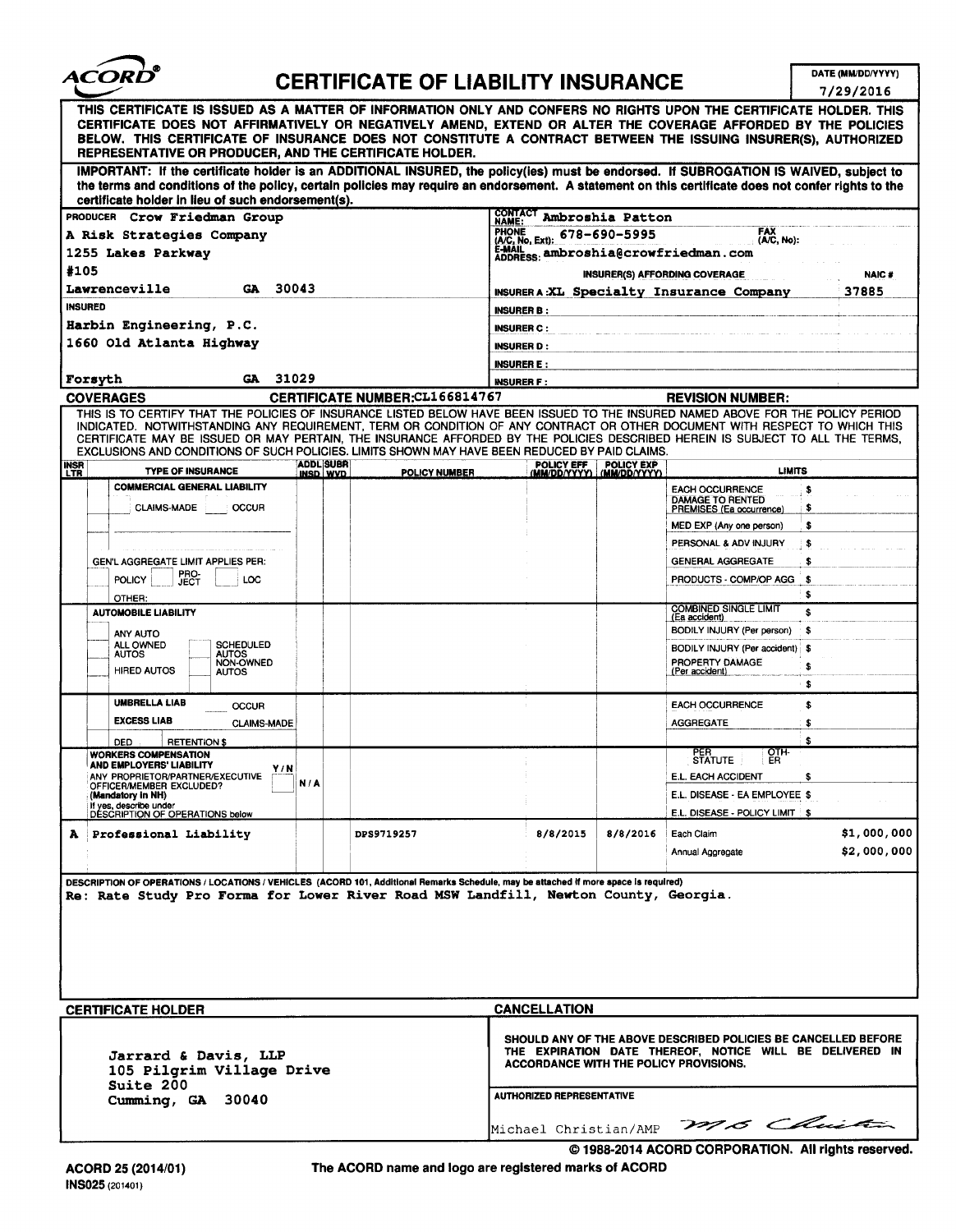| <i><b>ACORD</b></i> |
|---------------------|
|                     |

# **CERTIFICATE OF LIABILITY INSURANCE**

DATE (MM/DD/YYYY)  $120016$ 

 $\bar{ }$  $\mathcal{L}$ 

|                                                                                                                                                                                                                                                                                                                                                                                                                  |                              |                                  |                                                                                                                                                                      |                       |                                                            |                            |                                                                 | 9/2/2016                |                             |
|------------------------------------------------------------------------------------------------------------------------------------------------------------------------------------------------------------------------------------------------------------------------------------------------------------------------------------------------------------------------------------------------------------------|------------------------------|----------------------------------|----------------------------------------------------------------------------------------------------------------------------------------------------------------------|-----------------------|------------------------------------------------------------|----------------------------|-----------------------------------------------------------------|-------------------------|-----------------------------|
| THIS CERTIFICATE IS ISSUED AS A MATTER OF INFORMATION ONLY AND CONFERS NO RIGHTS UPON THE CERTIFICATE HOLDER. THIS<br>CERTIFICATE DOES NOT AFFIRMATIVELY OR NEGATIVELY AMEND, EXTEND OR ALTER THE COVERAGE AFFORDED BY THE POLICIES<br>BELOW. THIS CERTIFICATE OF INSURANCE DOES NOT CONSTITUTE A CONTRACT BETWEEN THE ISSUING INSURER(S), AUTHORIZED<br>REPRESENTATIVE OR PRODUCER, AND THE CERTIFICATE HOLDER. |                              |                                  |                                                                                                                                                                      |                       |                                                            |                            |                                                                 |                         |                             |
| IMPORTANT: If the certificate holder is an ADDITIONAL INSURED, the policy(ies) must be endorsed. If SUBROGATION IS WAIVED, subject to<br>the terms and conditions of the policy, certain policies may require an endorsement. A statement on this certificate does not confer rights to the                                                                                                                      |                              |                                  |                                                                                                                                                                      |                       |                                                            |                            |                                                                 |                         |                             |
| certificate holder in lieu of such endorsement(s).<br><b>PRODUCER</b>                                                                                                                                                                                                                                                                                                                                            |                              |                                  |                                                                                                                                                                      | CONTACT               |                                                            |                            |                                                                 |                         |                             |
| The Harbin Agency, Inc.                                                                                                                                                                                                                                                                                                                                                                                          |                              |                                  |                                                                                                                                                                      | NAME:<br><b>PHONE</b> | Lee Harris<br><b>FRUNE</b><br>(A/C, No. Ext): 770-461-4315 |                            |                                                                 |                         | FAX (A/C, No): 770-461-3359 |
| PO Box 1130<br>l215 Greencastle Road                                                                                                                                                                                                                                                                                                                                                                             |                              |                                  |                                                                                                                                                                      |                       |                                                            |                            |                                                                 |                         |                             |
| Tyrone GA 30290                                                                                                                                                                                                                                                                                                                                                                                                  |                              |                                  | E-MAIL leeh@harbinagency.com<br>INSURER(S) AFFORDING COVERAGE                                                                                                        |                       |                                                            |                            | <b>NAIC#</b>                                                    |                         |                             |
|                                                                                                                                                                                                                                                                                                                                                                                                                  |                              |                                  | <b>INSURER A: Auto-Owners Insurance Company</b>                                                                                                                      |                       |                                                            |                            | 18988                                                           |                         |                             |
| HARBI-3<br><b>INSURED</b>                                                                                                                                                                                                                                                                                                                                                                                        |                              |                                  | <b>INSURER B: OWNERS INSURANCE COMPANY</b>                                                                                                                           |                       |                                                            |                            | 32700                                                           |                         |                             |
| Harbin Engineering, P.C.<br>Steve Harbin                                                                                                                                                                                                                                                                                                                                                                         |                              |                                  |                                                                                                                                                                      | <b>INSURER C:</b>     |                                                            |                            |                                                                 |                         |                             |
| 41 W Johnston Street                                                                                                                                                                                                                                                                                                                                                                                             |                              |                                  |                                                                                                                                                                      | <b>INSURER D:</b>     |                                                            |                            |                                                                 |                         |                             |
| Forsyth GA 31029                                                                                                                                                                                                                                                                                                                                                                                                 |                              |                                  |                                                                                                                                                                      | <b>INSURER E:</b>     |                                                            |                            |                                                                 |                         |                             |
| <b>COVERAGES</b>                                                                                                                                                                                                                                                                                                                                                                                                 |                              |                                  | <b>CERTIFICATE NUMBER: 268267264</b>                                                                                                                                 | <b>INSURER F:</b>     |                                                            |                            | <b>REVISION NUMBER:</b>                                         |                         |                             |
| THIS IS TO CERTIFY THAT THE POLICIES OF INSURANCE LISTED BELOW HAVE BEEN ISSUED TO THE INSURED NAMED ABOVE FOR THE POLICY PERIOD                                                                                                                                                                                                                                                                                 |                              |                                  |                                                                                                                                                                      |                       |                                                            |                            |                                                                 |                         |                             |
| INDICATED. NOTWITHSTANDING ANY REQUIREMENT, TERM OR CONDITION OF ANY CONTRACT OR OTHER DOCUMENT WITH RESPECT TO WHICH THIS<br>CERTIFICATE MAY BE ISSUED OR MAY PERTAIN, THE INSURANCE AFFORDED BY THE POLICIES DESCRIBED HEREIN IS SUBJECT TO ALL THE TERMS,<br>EXCLUSIONS AND CONDITIONS OF SUCH POLICIES. LIMITS SHOWN MAY HAVE BEEN REDUCED BY PAID CLAIMS.                                                   |                              |                                  |                                                                                                                                                                      |                       |                                                            |                            |                                                                 |                         |                             |
| <b>INSR</b><br>LTR<br><b>TYPE OF INSURANCE</b>                                                                                                                                                                                                                                                                                                                                                                   | <b>ADDL</b> SUBR<br>INSD WVD |                                  | <b>POLICY NUMBER</b>                                                                                                                                                 |                       | POLICY EFF<br>(MM/DD/YYYY)                                 | POLICY EXP<br>(MM/DD/YYYY) | <b>LIMITS</b>                                                   |                         |                             |
| A<br><b>COMMERCIAL GENERAL LIABILITY</b><br>CLAIMS-MADE<br>OCCUR                                                                                                                                                                                                                                                                                                                                                 |                              |                                  | 4805783401                                                                                                                                                           |                       | 8/8/2016                                                   | 8/8/2017                   | EACH OCCURRENCE<br>DAMAGE TO RENTED<br>PREMISES (Ea occurrence) | \$2,000,000<br>\$50,000 |                             |
|                                                                                                                                                                                                                                                                                                                                                                                                                  |                              |                                  |                                                                                                                                                                      |                       |                                                            |                            | MED EXP (Any one person)                                        | \$5,000                 |                             |
|                                                                                                                                                                                                                                                                                                                                                                                                                  |                              |                                  |                                                                                                                                                                      |                       |                                                            |                            | PERSONAL & ADV INJURY                                           | \$                      |                             |
| GEN'L AGGREGATE LIMIT APPLIES PER:                                                                                                                                                                                                                                                                                                                                                                               |                              |                                  |                                                                                                                                                                      |                       |                                                            |                            | <b>GENERAL AGGREGATE</b>                                        | \$4,000,000             |                             |
| PRO-<br>JECT<br><b>POLICY</b><br>LOC<br>OTHER:                                                                                                                                                                                                                                                                                                                                                                   |                              |                                  |                                                                                                                                                                      |                       |                                                            |                            | PRODUCTS - COMP/OP AGG                                          | \$<br>\$                |                             |
| в<br><b>AUTOMOBILE LIABILITY</b>                                                                                                                                                                                                                                                                                                                                                                                 |                              |                                  | 4805783402                                                                                                                                                           |                       | 5/8/2016                                                   | 5/8/2017                   | <b>COMBINED SINGLE LIMIT</b><br>(Ea accident)                   | \$1,000,000             |                             |
| x.<br>ANY AUTO                                                                                                                                                                                                                                                                                                                                                                                                   |                              |                                  |                                                                                                                                                                      |                       |                                                            |                            | BODILY INJURY (Per person)                                      | \$                      |                             |
| ALL OWNED<br>AUTOS<br>SCHEDULED<br>AUTOS<br>NON-OWNED                                                                                                                                                                                                                                                                                                                                                            |                              |                                  |                                                                                                                                                                      |                       |                                                            |                            | BODILY INJURY (Per accident)<br>PROPERTY DAMAGE                 | \$                      |                             |
| <b>HIRED AUTOS</b><br><b>AUTOS</b>                                                                                                                                                                                                                                                                                                                                                                               |                              |                                  |                                                                                                                                                                      |                       |                                                            |                            | (Per accident)                                                  | \$<br>s                 |                             |
| <b>UMBRELLA LIAB</b><br><b>OCCUR</b>                                                                                                                                                                                                                                                                                                                                                                             |                              |                                  |                                                                                                                                                                      |                       |                                                            |                            | <b>EACH OCCURRENCE</b>                                          | \$                      |                             |
| <b>EXCESS LIAB</b><br>CLAIMS-MADE                                                                                                                                                                                                                                                                                                                                                                                |                              |                                  |                                                                                                                                                                      |                       |                                                            |                            | <b>AGGREGATE</b>                                                | \$                      |                             |
| <b>DED</b><br><b>RETENTION \$</b>                                                                                                                                                                                                                                                                                                                                                                                |                              |                                  |                                                                                                                                                                      |                       |                                                            |                            |                                                                 | \$                      |                             |
| <b>WORKERS COMPENSATION</b><br>A<br>AND EMPLOYERS' LIABILITY<br>Y/N                                                                                                                                                                                                                                                                                                                                              |                              |                                  | 80013135                                                                                                                                                             |                       | 8/8/2016                                                   | 8/8/2017                   | PER<br>STATUTE ER<br>OTH-<br>x                                  |                         |                             |
| ANY PROPRIETOR/PARTNER/EXECUTIVE<br>OFFICER/MEMBER EXCLUDED?                                                                                                                                                                                                                                                                                                                                                     | N/A                          |                                  |                                                                                                                                                                      |                       |                                                            |                            | E.L. EACH ACCIDENT                                              | \$1,000,000             |                             |
| (Mandatory in NH)<br>If yes, describe under<br>DESCRIPTION OF OPERATIONS below                                                                                                                                                                                                                                                                                                                                   |                              |                                  |                                                                                                                                                                      |                       |                                                            |                            | E.L. DISEASE - EA EMPLOYEE \$1,000,000                          |                         |                             |
|                                                                                                                                                                                                                                                                                                                                                                                                                  |                              |                                  |                                                                                                                                                                      |                       |                                                            |                            | E.L. DISEASE - POLICY LIMIT   \$1,000,000                       |                         |                             |
|                                                                                                                                                                                                                                                                                                                                                                                                                  |                              |                                  |                                                                                                                                                                      |                       |                                                            |                            |                                                                 |                         |                             |
| DESCRIPTION OF OPERATIONS / LOCATIONS / VEHICLES (ACORD 101, Additional Remarks Schedule, may be attached if more space is required)                                                                                                                                                                                                                                                                             |                              |                                  |                                                                                                                                                                      |                       |                                                            |                            |                                                                 |                         |                             |
|                                                                                                                                                                                                                                                                                                                                                                                                                  |                              |                                  |                                                                                                                                                                      |                       |                                                            |                            |                                                                 |                         |                             |
|                                                                                                                                                                                                                                                                                                                                                                                                                  |                              |                                  |                                                                                                                                                                      |                       |                                                            |                            |                                                                 |                         |                             |
|                                                                                                                                                                                                                                                                                                                                                                                                                  |                              |                                  |                                                                                                                                                                      |                       |                                                            |                            |                                                                 |                         |                             |
|                                                                                                                                                                                                                                                                                                                                                                                                                  |                              |                                  |                                                                                                                                                                      |                       |                                                            |                            |                                                                 |                         |                             |
|                                                                                                                                                                                                                                                                                                                                                                                                                  |                              |                                  |                                                                                                                                                                      |                       |                                                            |                            |                                                                 |                         |                             |
| <b>CERTIFICATE HOLDER</b>                                                                                                                                                                                                                                                                                                                                                                                        |                              |                                  |                                                                                                                                                                      |                       | CANCELLATION                                               |                            |                                                                 |                         |                             |
| Newton County<br>1124 Clark St.<br>Covington GA 30014                                                                                                                                                                                                                                                                                                                                                            |                              |                                  | SHOULD ANY OF THE ABOVE DESCRIBED POLICIES BE CANCELLED BEFORE<br>THE EXPIRATION DATE THEREOF, NOTICE WILL BE DELIVERED IN<br>ACCORDANCE WITH THE POLICY PROVISIONS. |                       |                                                            |                            |                                                                 |                         |                             |
|                                                                                                                                                                                                                                                                                                                                                                                                                  |                              | <b>AUTHORIZED REPRESENTATIVE</b> |                                                                                                                                                                      |                       |                                                            |                            |                                                                 |                         |                             |
|                                                                                                                                                                                                                                                                                                                                                                                                                  |                              |                                  |                                                                                                                                                                      |                       | Marino 24. Harlin Jr.                                      |                            |                                                                 |                         |                             |
|                                                                                                                                                                                                                                                                                                                                                                                                                  |                              |                                  |                                                                                                                                                                      |                       |                                                            |                            |                                                                 |                         |                             |

ACORD 25 (2014/01) The ACORD name and logo are registered marks of ACORD

© 1988-2014 ACORD CORPORATION. All rights reserved.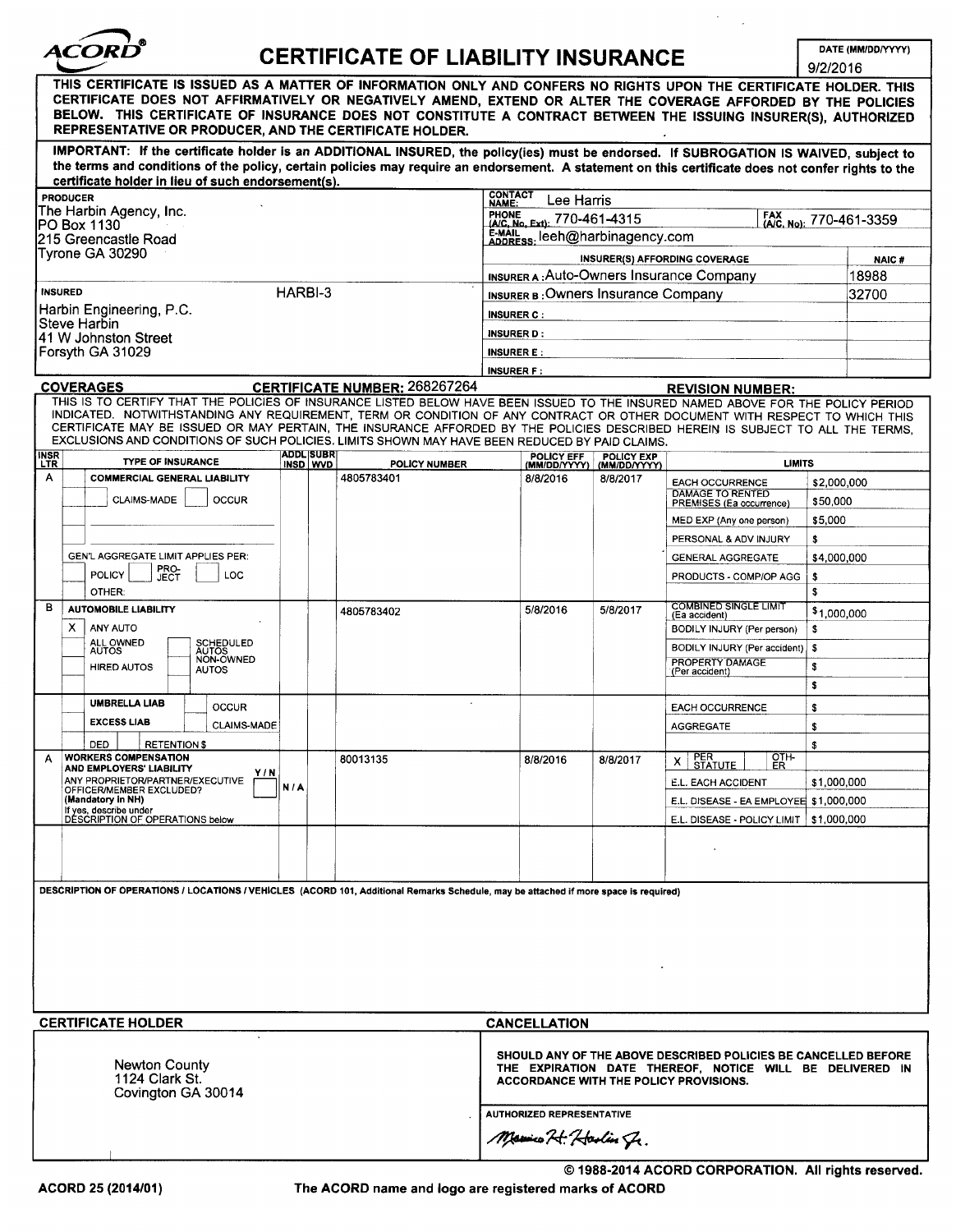#### **EXHIBIT** "C"

### STATE OF GEORGIA COUNTY OF MONROE

#### CONTRACTOR AFFIDAVIT AND AGREEMENT

By executing this affidavit, the undersigned contractor verifies its compliance with O.C.G.A.  $\S$  13-10-91, stating affirmatively that the individual, firm, or corporation which is engaged in the physical performance of services on behalf of Newton County, Georgia has registered with, is authorized to use and uses the federal work authorization program commonly known as E-Verify, or any subsequent replacement program, in accordance with the applicable provisions and deadlines established in O.C.G.A.  $\S$  13-10-91. Furthermore, the undersigned contractor will continue to use the federal work authorization program throughout the contract period and the undersigned contractor will contract for the physical performance of services in satisfaction of such contract only with subcontractors who present an affidavit to the contractor with the information required by O.C.G.A.  $\S$  13-10-91(b).

Contractor hereby attests that its federal work authorization user identification number and date of authorization are as follows:

590782

Federal Work Authorization User Identification I hereby declare under penalty of perjury that the Number

Date of Authorization

Harbin Engineering, P.C.

MSW Landfill Name of Project

foregoing is true and correct. Executed on July 29,  $20^{16}$  in

 $8-13-2012$  Forsyth  $($  $(c\mathbf{H}v)$ ,  $(state).$ 

Harbin Engineering, P.C.<br>Name of Contractor<br>T. Steven Hart bin, President 5 Steven 7

Rate Study Pro Forma for Lower River Road Printed Name and Title of Authorized Officer or<br>MSW Landfill Agent

Newton County, Georgia SUBSCRIBED AND SWORN BEFORE ME Name of Public Employer ON THIS THE  $29$  DAY OF<br> $\sqrt{v \omega}$ ,  $20/\mathcal{C}$ . ON THIS THE  $29.001$ 

NOTARY/FURTIGE MARY ELLEN STRICKLAND NOTARY PUBLIC-GEORGIA **MONROE COUNTY DMMISSION EXPIRES** APRIL 27, 2020

My Commission Expires: April 27, 2020